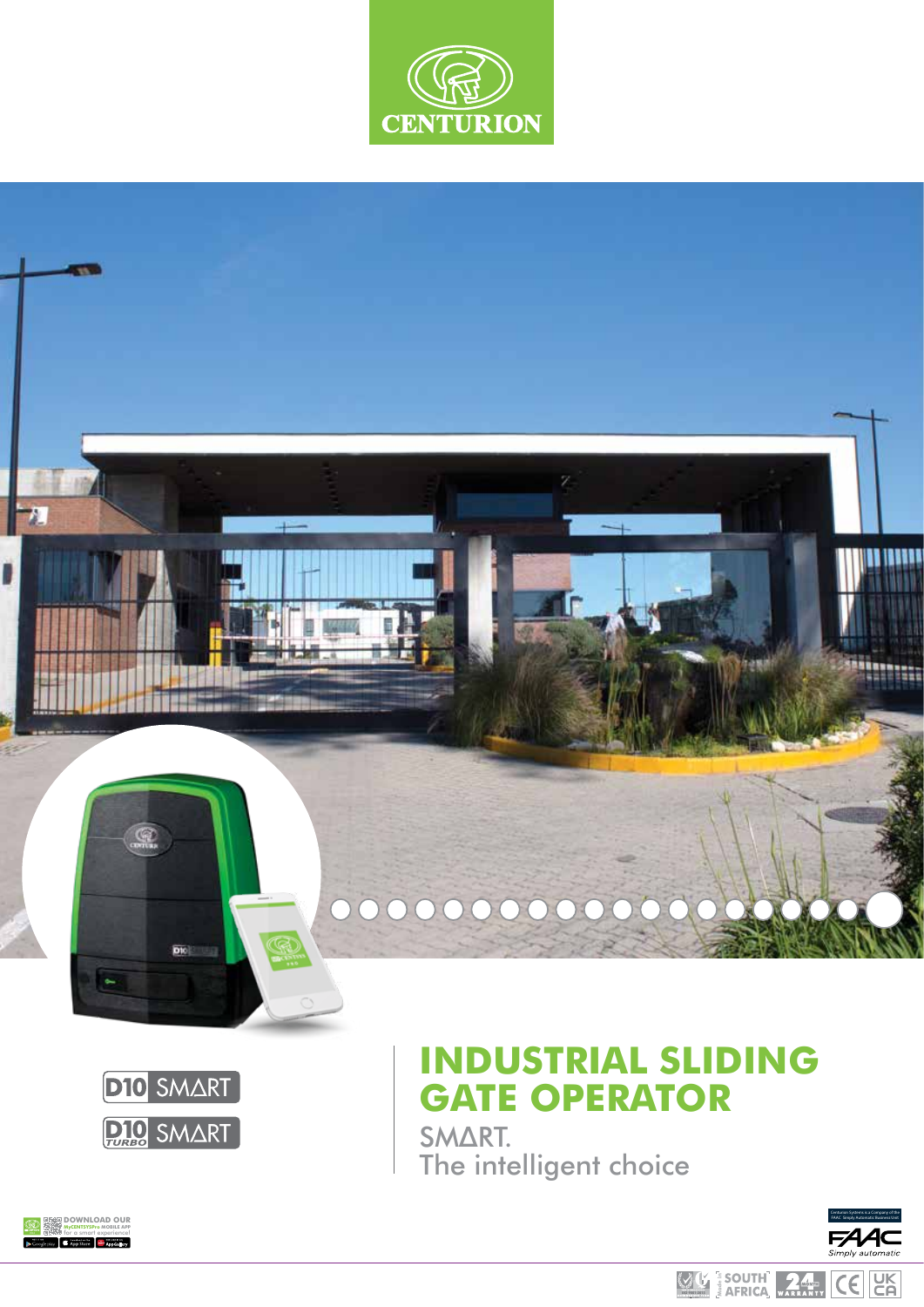

## **INTELLIGENT SECURITY FOR YOUR GATE**

The legendary high-volume performer. The powerhouse of heavy-duty access control. The intelligent choice in commercial and industrial gate automation.

With its powerful 24V motor and die-cast aluminium gearbox, the **D10 SMΔRT** sliding gate motor packs a potent punch, providing excellent security on sites ranging from townhouse complexes and residential estates to busy office parks and warehouse facilities.

Level up with the lightning-fast **D10 Turbo SMΔRT**, the perfect solution for sites requiring high levels of security and capable of moving a gate weighing up to 250kg at a blistering speed of up to 45 meters per minute.

Both operators use a battery-driven hightorque DC motor, coupled to a robust gearbox to provide an automation system that is quick, powerful and battery backed-up – perfect for industrial and commercial applications where heavy gates are installed and reliability is a must. And now – you can have speed, security, endurance and reliability, quicker and easier than with any other gate motor in the D10's class, thanks to **SMΔRT** technology and wireless connectivity.

Use the tie-in MyCentsys Pro installer app for wireless and effortless setup of the gate limits and configuration of the operator's many innovative features, as well as instant access to advanced diagnostics and system health. An interactive dashboard and graphic wizards give installers the full **SMΔRT** experience.

Easy to set up and easy on the eye, the **D10 SMΔRT** range has everything you'd expect from the access automation industry leaders.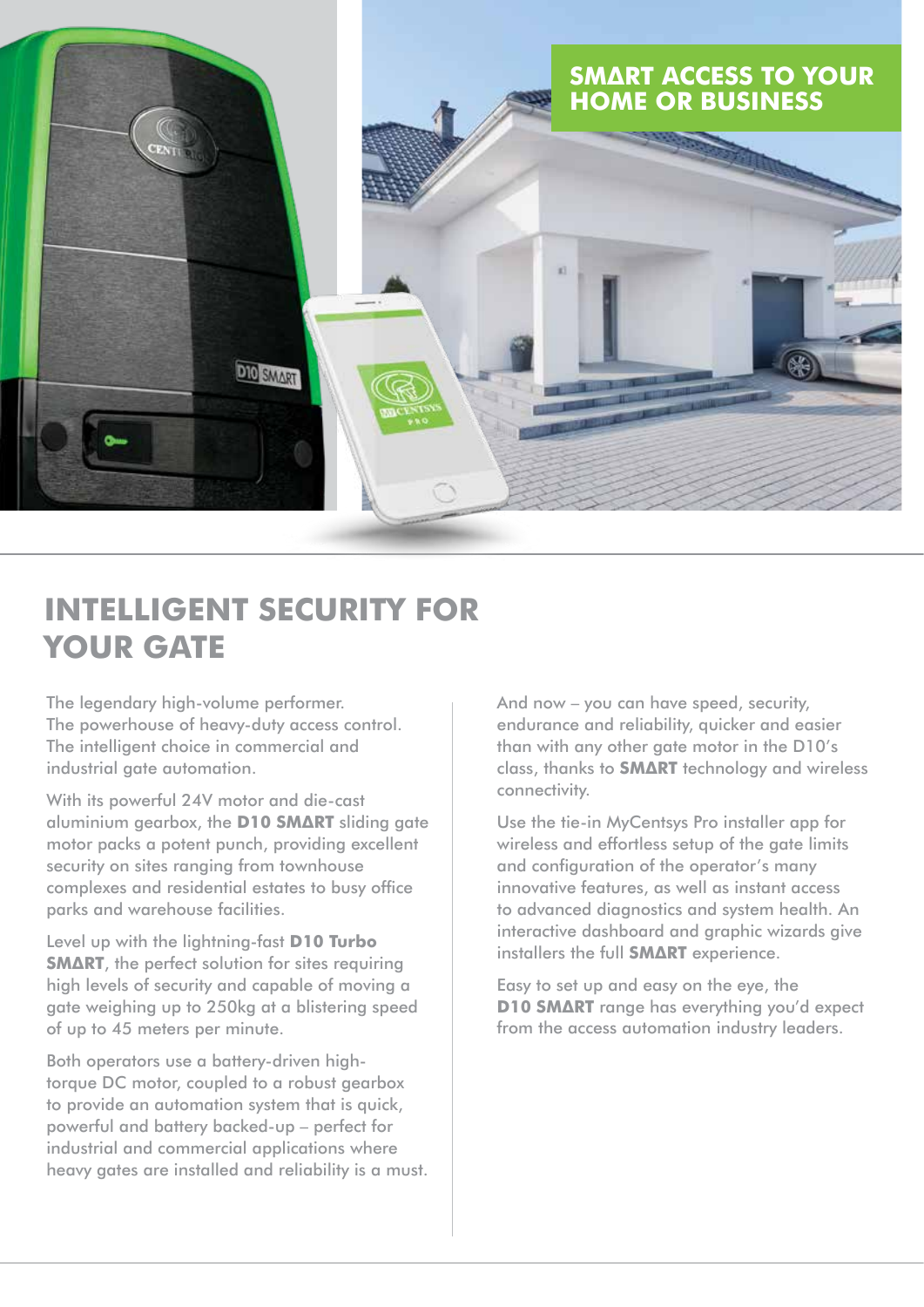



## **MAIN FEATURES**

## **Attractive styling**

These gate operators' sleek design and rugged, yet modern cover will complement any driveway.

## **SMΔRT speed**

Pushing the limits of technology, the **D10 SMΔRT** range moves even the heaviest of gates like greased lightning, helping to protect against tailgating and ensuring safe and secure entry and egress from the premises.

## **SMΔRT hardware**

Not only is the **D10 SMΔRT** beautifully-styled, but it provides the best experience for installers with easy access to mounting hardware, backward compatibility (drop-in replacement) on existing D10 and A10 base plates, optimised cable routing and a dedicated accessory tray for complementary solutions such as GSM modules.

## **SMΔRT connectivity**

Set the gate limits, speed, automatic closing and unique profiles for everyone using the gate, with just a few taps.

## **SMΔRT security**

We've designed a patented theft-deterrent bracket for the **D10 SMΔRT** that threads through the gearbox. Additionally, the unit has a built-in vibration sensor that can be linked to an alarm to alert you to movement or tampering at the gate, potentially helping to prevent theft of the gate motor as well as break-ins. You can even link the sensor to your armed response company to ensure swift reaction in the event of these scenarios.

## **SMΔRT diagnostics**

The days of spending hours in the blazing sun or pouring rain and wasting precious time trying to diagnose your client's gate motor are officially over thanks to CENTURION and **SMΔRT** technology. The MyCentsys Pro mobile app connects wirelessly to our **D10 SMΔRT** gate motor and gives you instant access to advanced, in-app diagnostics and logs, monitoring system health in real time and reporting on the state of the controller, batteries and operator power supply.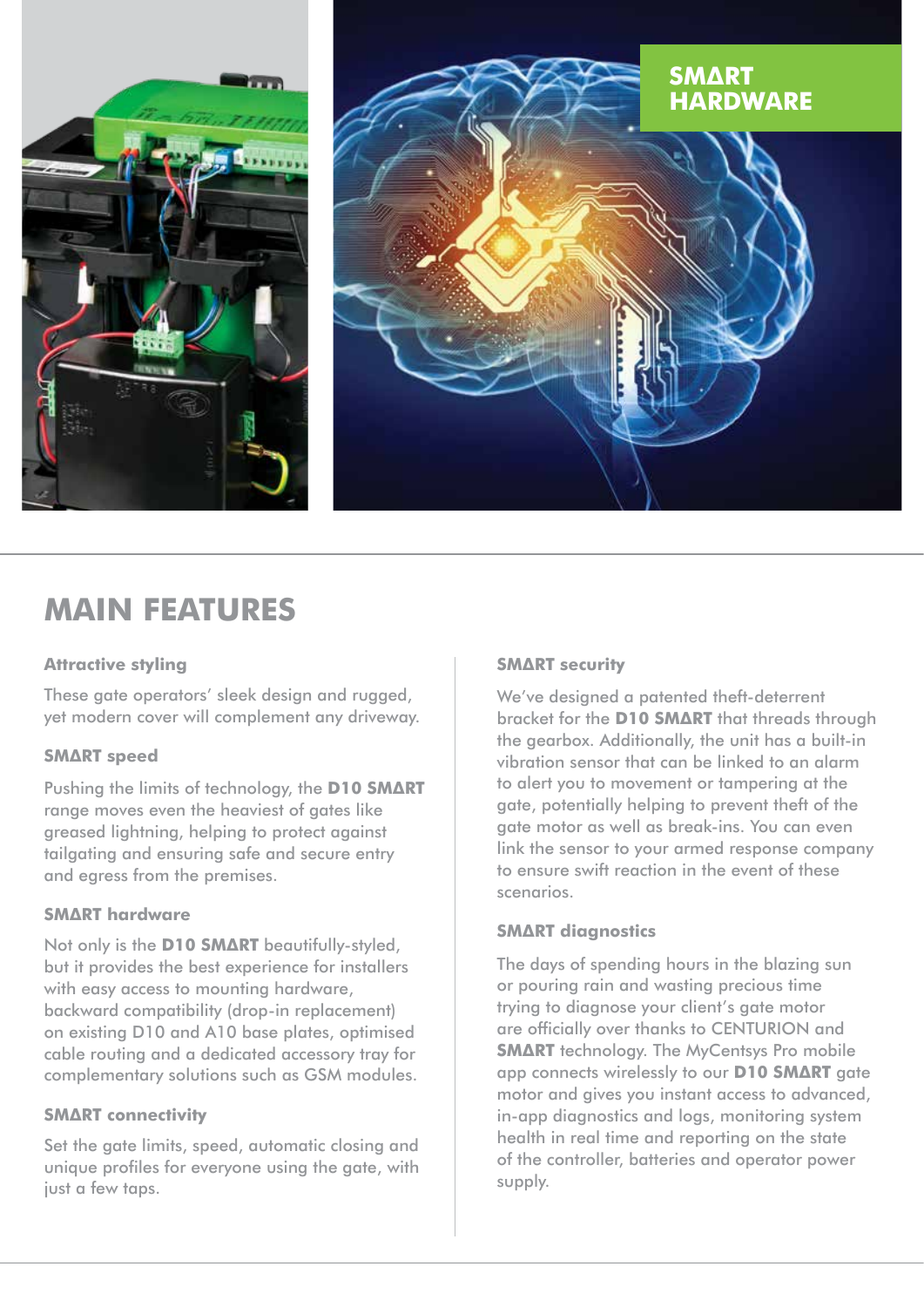

#### **Speed and power**

Brains and brawn! A robust but quiet 24V DC motor, coupled with a precision die-cast aluminium gearbox, generates enough torque to allow the **D10 SMΔRT** to shift a four-metre gate in just ten seconds – and the **D10 Turbo SMΔRT** is even quicker. An oil-lubricated gearset makes sure that these operators will just keep on going.

#### **Uninterrupted security and convenience**

In the event of a power outage, the last thing you want is to be stuck outside your gate, which isn't only hugely inconvenient, but can also pose a risk in high-security installations. You also want to avoid a scenario where you are unable to leave your property because a power outage during the night has completely drained your gate motor's battery.

Our new **D10 SMΔRT** sliding gate motor comes with a dependable 24-volt battery backup system, allowing continued operation for up to 120 cycles during power outages**1**.

#### **Accurate and safe position control**

The unit boasts advanced safety features and cutting-edge obstruction detection technology, ensuring that your gate isn't only secure, but completely safe. The **D10 SMΔRT** also incorporates hall-effect technology, which offers the highest level of reliability and positional accuracy, as well as the best protection against contaminants.

#### **Operate wirelessly**

The **D10 SMΔRT** can store up to 1500 individual NOVA remote controls – and now, with the new MyCentsys Pro mobile app, managing the remote control database just couldn't be easier. MyCentsys Pro enables you or your installer to quickly and effortlessly add, edit, delete and label remotes as well as setting up each individual button's associated functionality, for example opening a gate fully or for pedestrians, saving you time, allowing you to customise each remote control button to suit individual needs, and making life easier for everyone.

Dependant on pull force and the number of accessories connected to the operator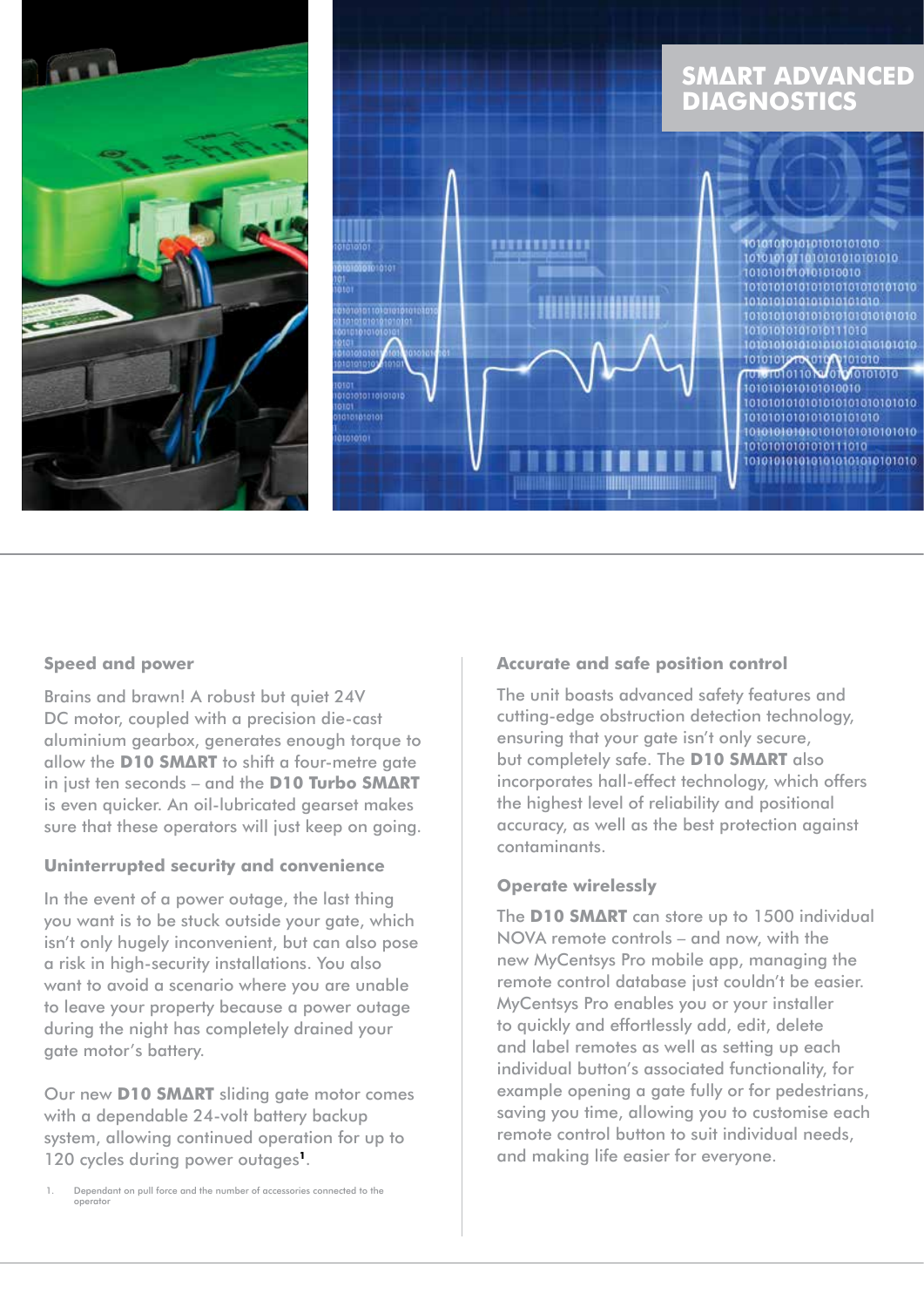## **ACCESSORIES**





**Steel rack** Steel rack is available in different lengths to accommodate any gate



**CENTURION Photon SMART Infrared beams** Wireless infrared beams. Always recommended on any



crushing

automated installation



**CENTURION transmitters** Available in one-, two-



**2** 3

**Theft-resistant cage & padlock**  Retro-installable steel cage that

operator against theft



**WiZo-Link module** Wireless input-output module using mesh network technology creating fully-wireless connections between devices



**Gooseneck** Steel pole for mounting intercom gate station or access control reader



**SMARTGUARD or SMARTGUARDair keypad**  Cost-effective and versatile wired and wireless keypads, allowing access to pedestrians



**Wheel kits** A variety of wheel kits are available from your CENTURION dealer

 $\overline{\mathbf{h}}$ 

**FLUX SA Loop Detector**

6

loop to be fitted

**Solar supply**  Alternative means of powering the system - consult your CENTURION dealer



**G-ULTRA GSM device** The ultimate new GSM solution for monitoring and activating the operator via your mobile phone



**Wireless intercom systems**  Answer your intercom and open your gate from anywhere for maximum security and convenience